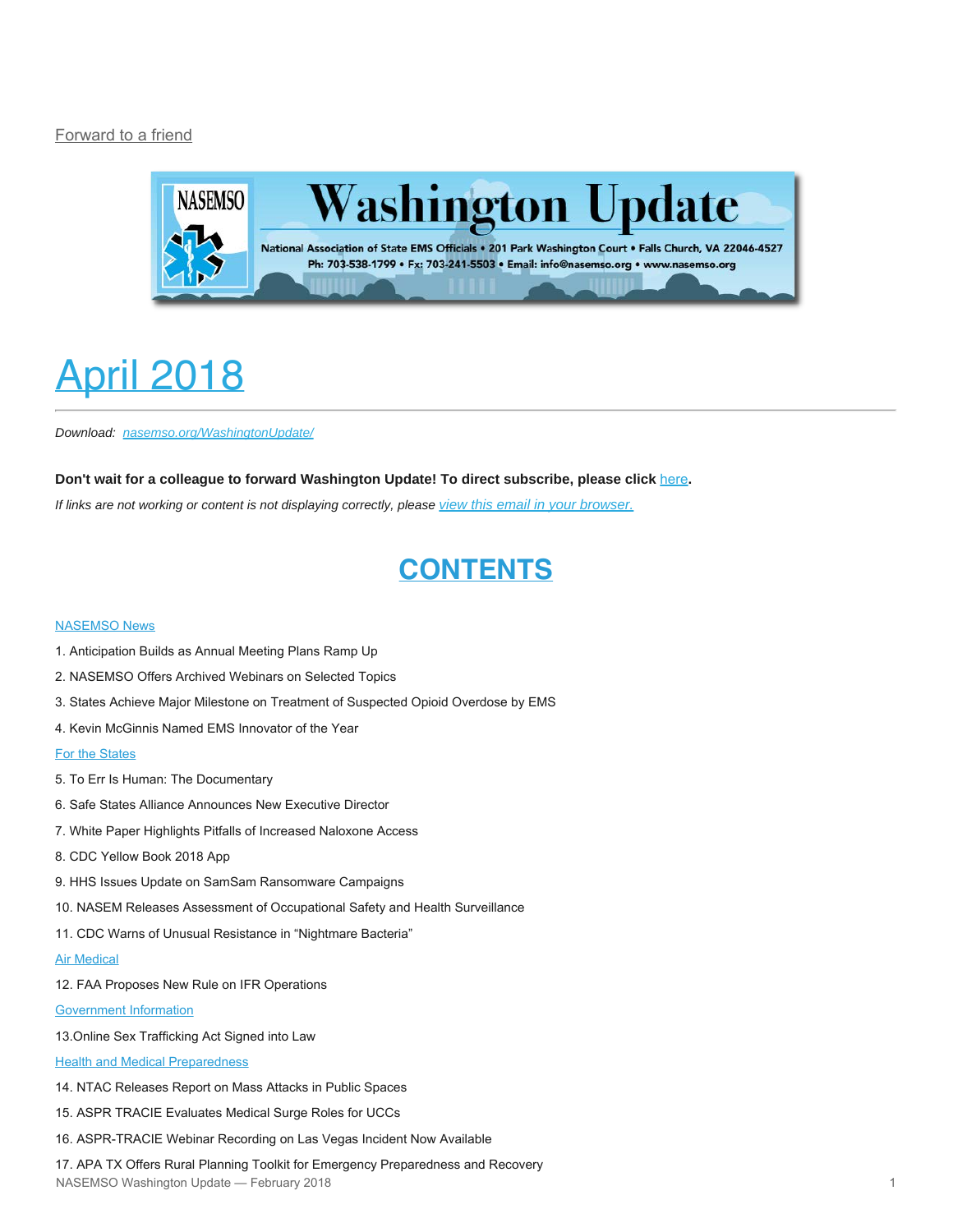- 18. FEMA Invites Whole Community to Participate in National Level Exercise
- 19. Countering False Information on Social Media in Disasters and Emergencies

[Highway Incident & Transportation Systems](#page-8-0) (HITS)

20. Traffic Safety Facts Annual Report Tables

#### **[Medical Direction](#page-9-0)**

- 21. BTS Offers New Guidelines on O2 Use in Emergency Settings
- 22. ASHP Revises Resources to Deal With Drug Shortages
- 23. ABMS Survey on the Value and Future of Continuing Certification

#### [Pediatric Emergency Care](#page-10-0)

- 24. AAP to Fund Research on Firearm Injuries
- 25. New SAMHSA Fact Sheet Available on Underage Drinking

#### **[Trauma](#page-10-1)**

26. HR 880 Mission Zero Act Passes US House of Representatives

#### [Federal Partners](#page-11-0)

- 27. CDC Grand Rounds: Promoting Hearing Health Across the Lifespan
- 28. DEA Working to Avoid U.S. Drug Shortages
- 29. CMS Invites Subscribers to Email Updates
- 30. Healthcare Workers Have Highest Asthma Prevalence
- 31. CDC Warns of Life-Threatening Coagulopathy Associated with Synthetic Cannabinoids

#### **[Industry News](#page-12-0)**

- 32. AAA Research: Fatigue Likely in 10% of Motor Vehicle Crashes
- 33. NEMSMS to Honor EMS Fallen
- 34. NAEMT Accepting Nominations for National EMS Awards
- 35. EMS Strong Celebrates EMS Professionals During EMS Week
- 36. MedPAC Recommends Payment Cuts for Certain Off Campus EDs

#### [Interesting Abstracts](#page-14-0)

37. Heart Disease and Stroke Statistics – 2018 Update

[Upcoming Events](#page-14-1)

[Contact NASEMSO](#page-17-0)

[Return to top ^](#page-0-0)

# <span id="page-1-0"></span>NASEMSO NEWS

# **1. Anticipation Builds as Annual Meeting Plans Ramp Up**

Excitement is growing as we add finishing touches to the **NASEMSO Annual Meeting 2018** program in Providence, RI, May 20-24. We hope to see many of you there, especially those from the New England states who were not able to travel south or west in recent years. Below are a couple of highlights and deadlines for the meeting.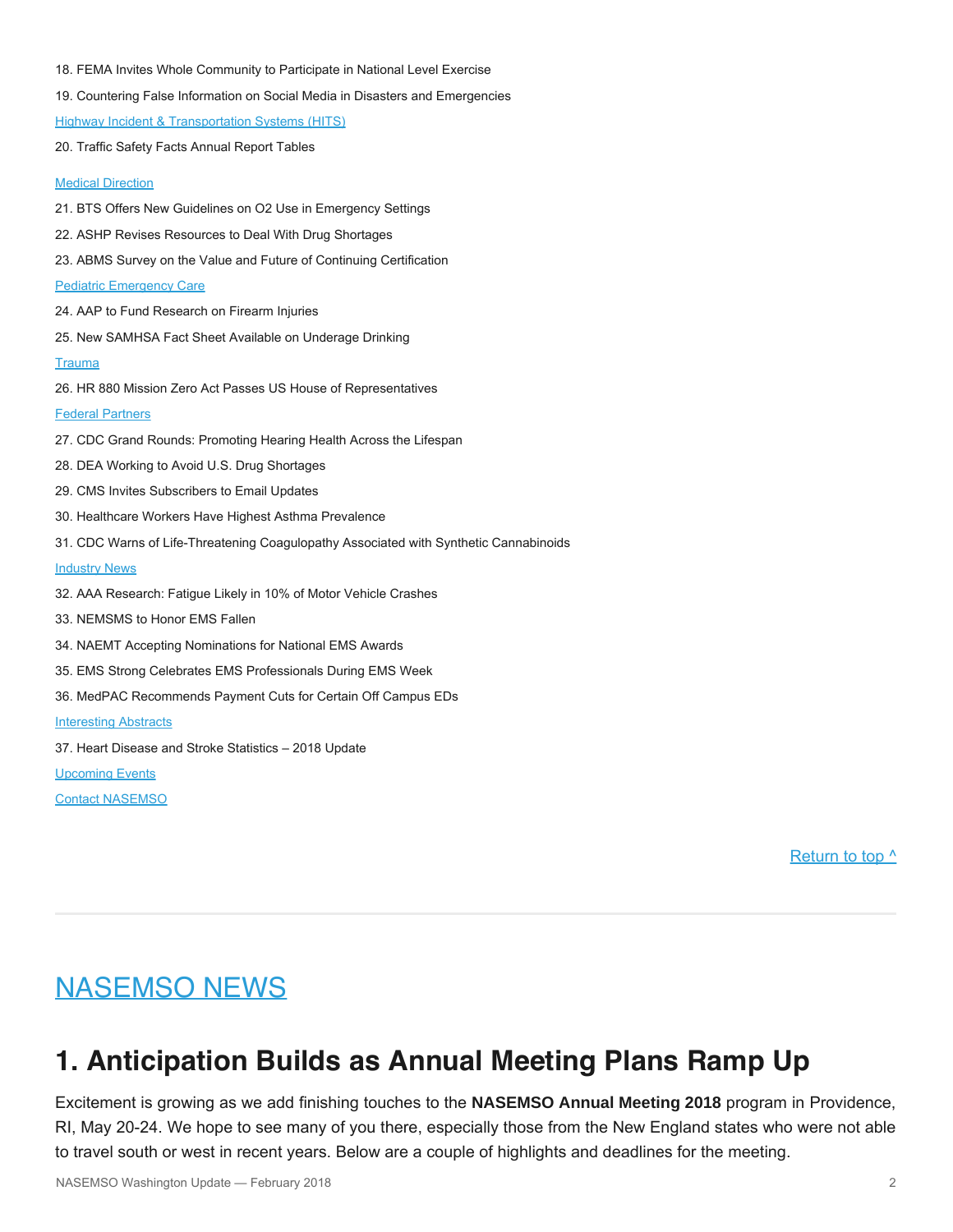- **Abstract Competition:** Several abstracts are currently being reviewed.
- **Hotel reservation deadline:** April 26 (or until the room block is sold out, whichever occurs first.) Space is still available in nearby hotels.
- **Early bird registration ends:** May 9 (\$75 extra after that date)

We will be conducting the revamped "Resources for the State EMS Official" on Sunday, May 19, 12:30 – 8:00 pm, dinner included. This is an ideal workshop for new state EMS officials.

Access all meeting information and register [here](http://nasemso.org/AnnualMeeting2018/).

# **2. NASEMSO Offers Archived Webinars on Selected Topics**

NASEMSO members have been invited to participate in several recent webinars coordinated by its councils and committees. We acknowledge that the demands of the work environment including unexpected demands prevent individuals from participating when scheduled, so we have recorded and archived the following unedited webinars for your convenience:

- [Using GAMUT to Improve EMS Transport Performance](https://vimeo.com/264091298)
- [The Ambulance Remount Challenge: Panel Discussion](https://vimeo.com/258151004)
- [Development and Validation of the Air Medical Prehospital Triage Score](https://vimeo.com/255799634)
- [Fatigue Risk Management Guidelines in EMS](https://vimeo.com/243174063)

# **3. States Achieve Major Milestone on Treatment of Suspected Opioid Overdose by EMS**

Since 2015, the National Association of State EMS Officials (NASEMSO) has provided technical assistance to its members to improve state policy efforts on the use of opioid antagonists for suspected opioid overdose in out-ofhospital settings. A campaign of awareness and education as well as a partnership with the National Highway Traffic Safety Administration (NHTSA) to **revise the National EMS Scope of Practice Model to include the administration of opioid antagonists by EMS providers at the basic life support level** has resulted in 100% compliance among states to authorize the practice at all EMS licensure levels, including EMR and EMT. Congratulations to all involved in this important accomplishment! The NHTSA memorandum can be accessed [here](https://www.ems.gov/pdf/2007-National-EMS-Scope-of-Practice-Mode-Cover-Letter-and-Change-Notices.pdf).

In related news, the memo includes support for all EMS personnel in the **use of tourniquets and wound packing** for hemorrhage control via an immediate change notice to the National EMS Scope of Practice Model. All EMS personnel are encouraged to undertake such practices only if they possess the necessary educational preparation, experience and knowledge to properly administer tourniquets and wound packing and manage potential complications from the procedures. Persons with questions can contact NASEMSO Program Manager, [Kathy](mailto:robinson@nasemso.org?subject=SOPM%20change%20notices%20on%20naloxone%20and%20hemorrhage%20control) [Robinson.](mailto:robinson@nasemso.org?subject=SOPM%20change%20notices%20on%20naloxone%20and%20hemorrhage%20control)

### **4. Kevin McGinnis Named EMS Innovator of the Year**

NASEMSO congratulates **Kevin McGinnis, MPS**, NASEMSO staff and FirstNet Board member, for receiving the EMS10: Innovators in EMS Award at EMS Today 2018. Kevin McGinnis is recognized for spearheading the NASEMSO Washington Update — February 2018 3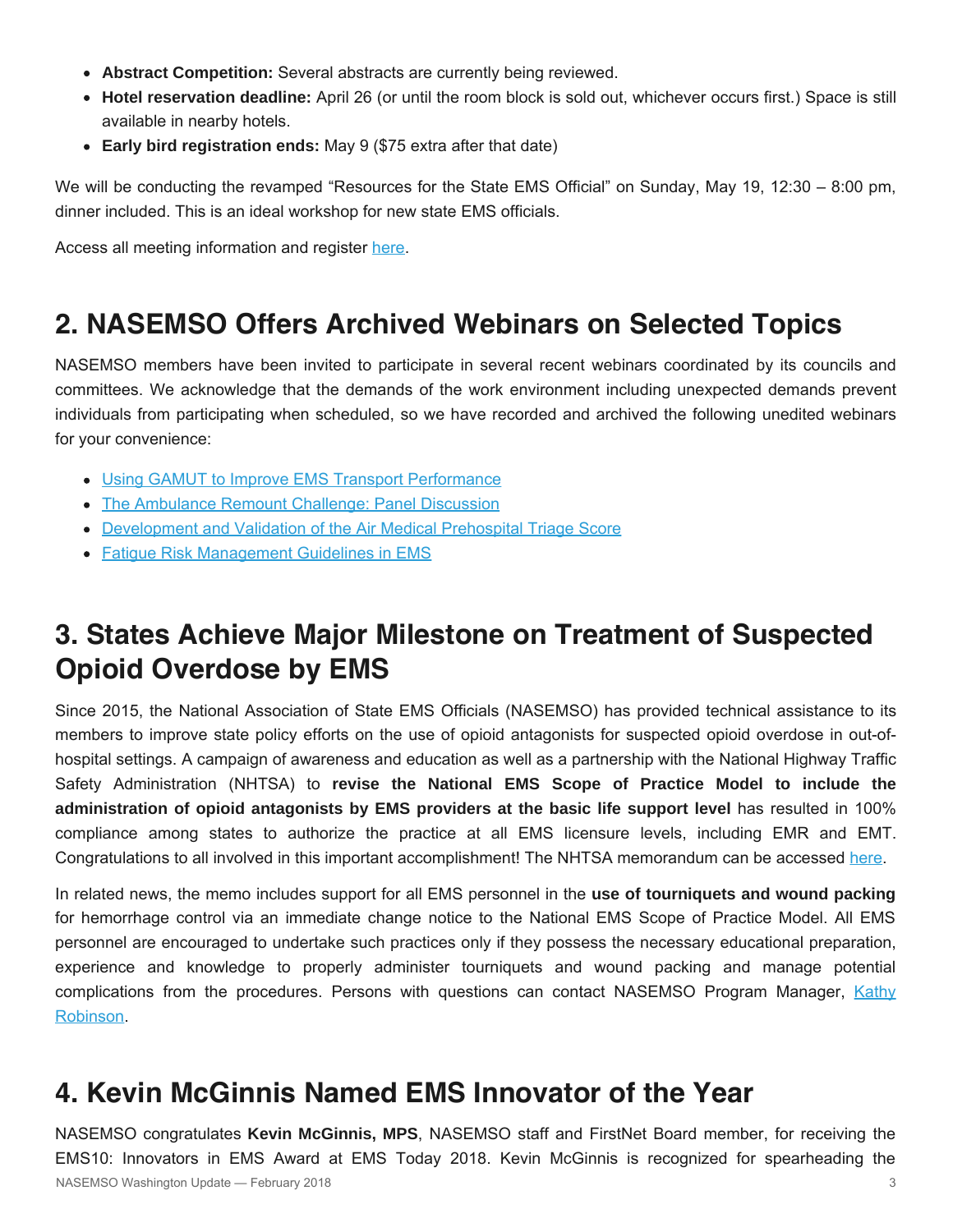development of a broadband network devoted solely to public safety, the first of its kind in the US. A panel of professional EMS colleagues and peers selected the distinguished winners, who each displayed initiative, creative thinking, action-orientation and a desire to positively impact EMS, patients and their communities. Read more about the [award](http://www.jems.com/articles/2018/02/ems10-innovators-in-ems-award-winners-announced-at-ems-today-2018.html) and check out the EMS Innovators' [profiles](http://www.jems.com/articles/print/volume-43/issue-4/features/2017-ems10-innovators-in-ems-award-winners-selected.html).

Return to top  $\wedge$ 

# <span id="page-3-0"></span>FOR THE STATES

# **5. To Err Is Human: The Documentary**

Medical mistakes lead to as many as 440,000 preventable deaths every year. *To Err Is Human* is an in-depth documentary about this silent epidemic and those working quietly behind the scenes to create a new age of patient safety. Directed by the son of late patient safety pioneer, Dr. John M. Eisenberg, *To Err Is Human* is an in-depth documentary about this silent epidemic and those working behind the scenes to create a new age of patient safety. Through interviews with leaders in healthcare, footage of real-world efforts leading to safer care, and one family's compelling journey from victim to empowerment, the film provides a unique look at our healthcare system's ongoing fight against preventable harm. View the official trailer and learn how to schedule a screening [here](http://www.toerrishumanfilm.com/).

# **6. Safe States Alliance Announces New Executive Director**

Richard (Rich) Hamburg has been named Executive Director of the Safe States Alliance. Rich comes to Safe States Alliance with over 30 years of non-profit leadership and public policy experience. He is a knowledgeable, nationallyrecognized public health policy expert with a wide range of skills. He has directed all aspects of association management, advocacy, and coalition building. He has a strong track record of leading successful advocacy programs on a national scale, advancing impactful policy change in support of the nation's health, and building and running multi-sector coalitions.

Rich has a strong working knowledge of public health issues, including chronic disease and injury prevention, public health emergency preparedness, and community-based prevention. Most recently, Rich served as Executive Vice President and COO for Trust for America's Health (TFAH). Prior to TFAH, Rich served in a number of roles with the American Heart Association, including as its national Director of Government Relations.

Rich lives in the D.C. area, which will allow Safe States greater flexibility to attend meetings at the Capitol and network with organizations in D.C.

# **7. White Paper Speculates on Increased Naloxone Access**

SSRN, a free open access research network hosted by Elsevier, has posted a new white paper on access to naloxone, speculating that expanding naloxone access might not reduce mortality. Researchers suggest,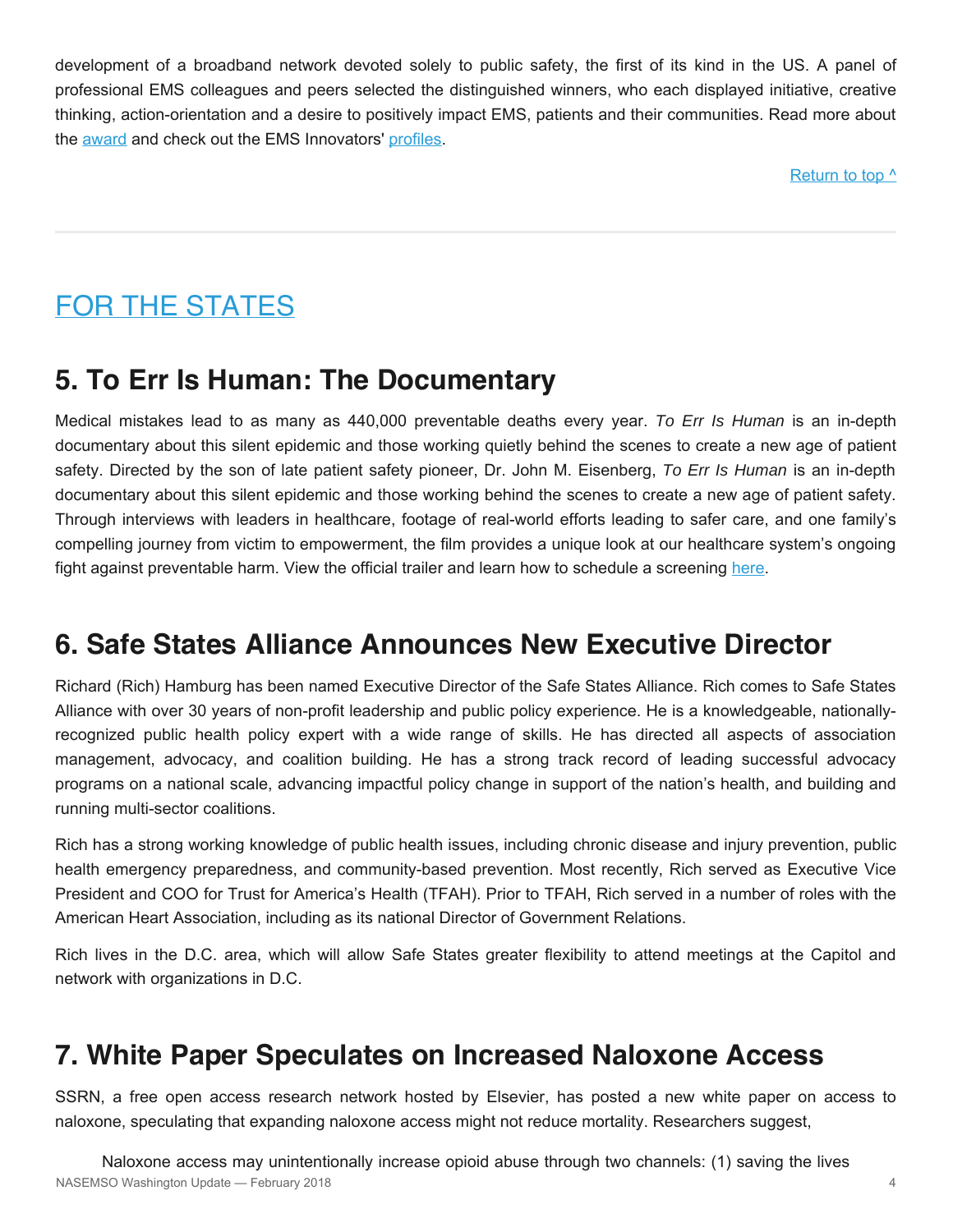of active drug users, who survive to continue abusing opioids, and (2) reducing the risk of death per use, thereby making riskier opioid use more appealing. By increasing the number of opioid abusers who need to fund their drug purchases, Naloxone access laws may also increase theft.

Readers are cautioned that conclusions outlined by the authors have not been subjected to a peer review process. The Substance Abuse and Mental Health Services Administration (SAMHSA) argues it is a common misconception that harm reduction measures, such as the provision of naloxone, encourage drug use. Despite arguments that mandatory seatbelt laws might encourage reckless driving, deaths from car crashes have decreased substantially since their implementation. According to the [World Health Organization](http://www.who.int/substance_abuse/publications/management_opioid_overdose/en/), increased availability of naloxone can be expected to reduce the proportion of witnessed opioid overdoses which result in death. Further, the [Harm Reduction](http://harmreduction.org/about-us/principles-of-harm-reduction/) [Coalition](http://harmreduction.org/about-us/principles-of-harm-reduction/) and [SAMHSA](https://www.samhsa.gov/capt/tools-learning-resources/harm-reduction-opioid-misuse-embracing-positive-change) advocate that drug use should be understood as a complex phenomenon that encompasses a continuum of behaviors, not simply a binary of abstinence and abuse. View more prevention resources from SAMHSA [here.](https://www.youtube.com/playlist?list=PLBXgZMI_zqfSx1TQTzbWjoFqJitZ1CBgK)

The full white paper, The Moral Hazard of Lifesaving Innovations: Naloxone Access, Opioid Abuse, and Crime, is available [here.](https://ssrn.com/abstract=3135264)

# **8. CDC Yellow Book 2018 App**

CDC Health Information for International Travel (commonly called the [Yellow Book\)](https://wwwnc.cdc.gov/travel/page/yellowbook-home/), which is published every two years by CDC as a reference for those who advise international travelers about health risks, is now available as an app. The Yellow Book is written primarily for health professionals, although others will find it useful. Now travelers and clinicians can access the Yellow Book in print, online, and as an app for your mobile device! Get the CDC Yellow Book 2018 app [here.](https://wwwnc.cdc.gov/travel/page/apps-about)

# **9. HHS Issues Update on SamSam Ransomware Campaigns**

The Department of Health and Human Services' Healthcare Cybersecurity Integration and Communications Center recently released an update on ongoing cyberattacks on health care and government organizations using a form of ransomware known as SamSam. According to the report, at least eight separate attacks using the SamSam ransomware have occurred this year, including two on Indiana-based hospitals, one on a cloud-based electronic health record provider and another on the city of Atlanta. The report includes recommendations for preventing and handling incidents and ensuring business and health care continuity in the face of potential disruptions. The SamSam malware has been active since at least 2016, largely in hospitals and the health care and public health sector. [Read more](https://content.govdelivery.com/attachments/USDHSCIKR/2018/04/06/file_attachments/986231/HCCIC-2018-002W-SamSam%2BRansomware%2BCampaign.pdf).

# **10. NASEM Releases Assessment of Occupational Safety and Health Surveillance**

*A Smarter National Surveillance System for Occupational Safety and Health in the 21st Century* provides a comprehensive assessment of the state of OSH surveillance. This report is intended to be useful to federal and state agencies that have an interest in occupational safety and health, but may also be of interest broadly to employers, labor unions and other worker advocacy organizations, the workers' compensation insurance industry, as well as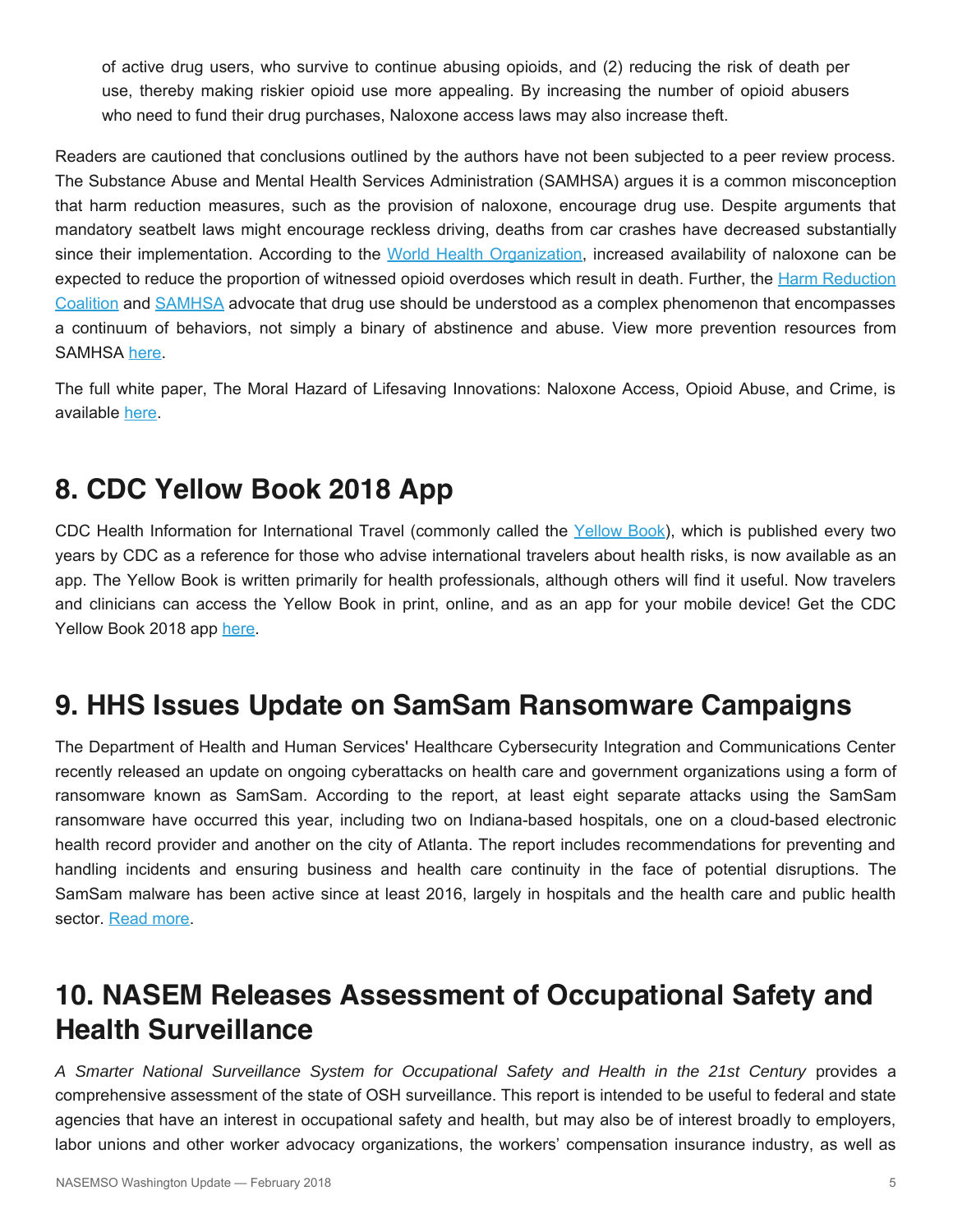state epidemiologists, academic researchers, and the broader public health community.

According to the National Academies of Sciences, Engineering, and Medicine (NASEM), occupational safety and health (OSH) surveillance provides the data and analyses needed to understand the relationships between work and injuries and illnesses to improve worker safety and health and prevent work-related injuries and illnesses. Information about the circumstances in which workers are injured or made ill on the job and how these patterns change over time is essential to develop effective prevention programs and target future research. The nation needs a robust OSH surveillance system to provide this critical information to inform policy development, guide educational and regulatory activities, develop safer technologies, and enable research and prevention strategies that serve and protect all workers. [Read more](https://www.nap.edu/catalog/24835/a-smarter-national-surveillance-system-for-occupational-safety-and-health-in-the-21st-century).

### **11. CDC Warns of Unusual Resistance in "Nightmare Bacteria"**

More than 23,000 Americans die each year from infections caused by germs resistant to antibiotics. While antibiotic resistance (AR) threats vary nationwide, AR has been found in every state. And unusual resistance germs, which are resistant to all or most antibiotics tested and are uncommon or carry special resistance genes, are constantly developing and spreading. Lab tests uncovered unusual resistance more than 200 times in 2017 in "nightmare bacteria" alone. With new resources nationwide, early and aggressive action—when even a single case is found can keep germs with unusual resistance from spreading in health care facilities and causing hard-to-treat or even untreatable infections. For example, CDC estimates show that this aggressive approach could prevent 1,600 cases of CRE in one state over three years. Health departments can lead the Containment Strategy and act swiftly with health care facilities and CDC at the first sign of unusual resistance. [Read more.](https://www.cdc.gov/vitalsigns/pdf/2018-04-vitalsigns.pdf)

Return to top  $\wedge$ 

### <span id="page-5-0"></span>AIR MEDICAL

### **12. FAA Proposes New Rule on IFR Operations**

Proposed rulemaking would amend 14 CFR 135.611(b) to allow helicopter air ambulance (HAA) operators using aircraft without functioning severe weather detection equipment (airborne radar or lightning strike detection equipment), to conduct IFR departure and approach procedures at airports and heliports that do not have an approved weather reporting source. In conducting these operations, the pilot in command must not reasonably expect to encounter severe weather at the destination, the alternate, or along the route of flight. This action would encourage utilization of the IFR infrastructure to the fullest extent possible, thus increasing the overall safety of HAA Operations. This rule would also update certain provisions in Sec. 135.611(a)(1) to address the discontinuance of area forecasts, currently used as flight planning and pilot weather briefing aids, and the transition to digital and graphical alternatives already being produced by the U.S. National Weather Service (NWS). Additionally, this rule would update requirements in Sec. 135.611(a)(3) regarding HAA departure procedures to include additional types of departure procedures that are currently acceptable for use. Read more or submit your comments by May 10, 2018 [here.](https://www.gpo.gov/fdsys/pkg/FR-2018-04-10/html/2018-07296.htm)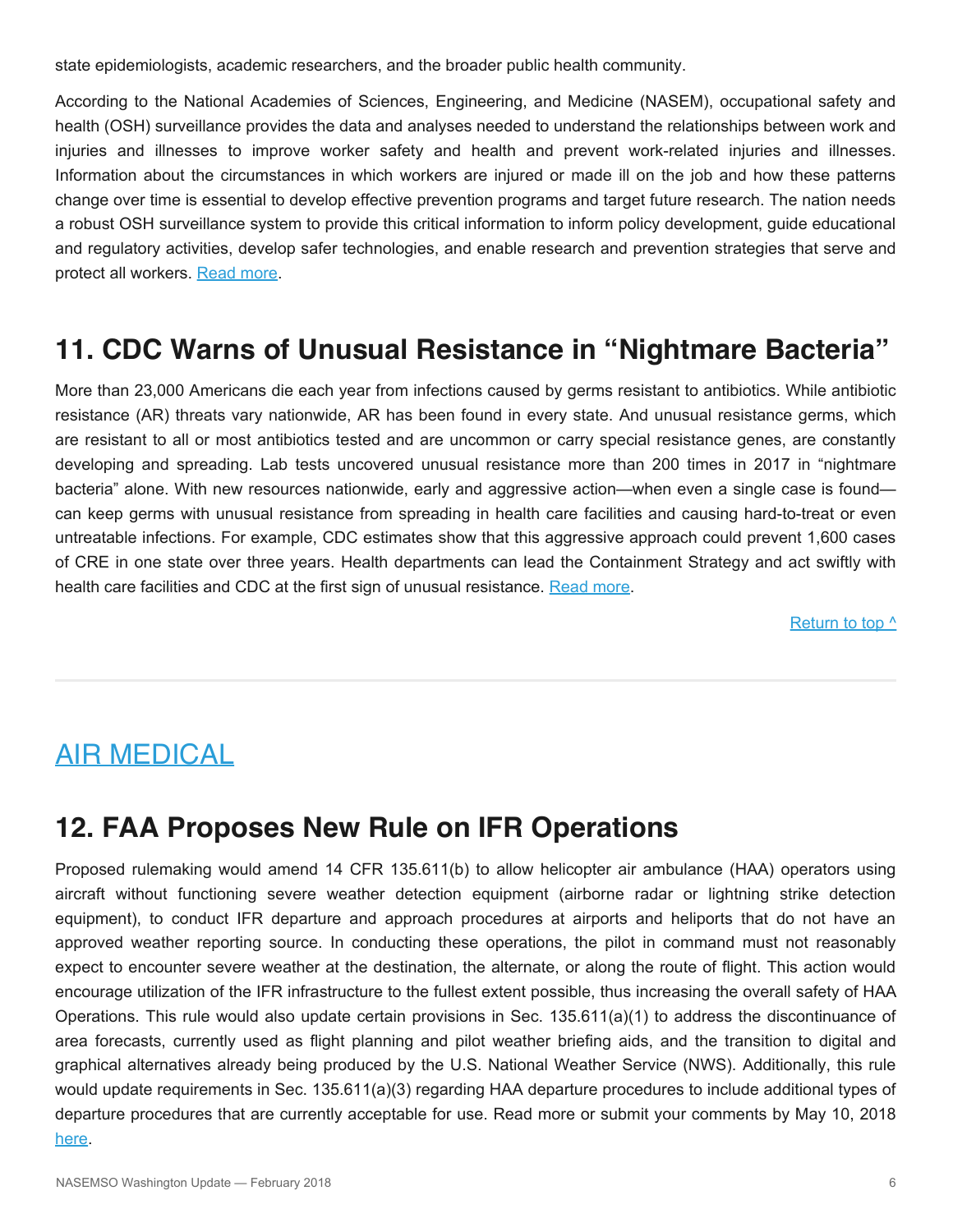# <span id="page-6-0"></span>GOVERNMENT INFORMATION

## **13. Online Sex Trafficking Act Signed into Law**

Following amendments to resolve differences between companion bills in the US House of Representatives and Senate, President Trump has signed the Bill, known as "Allow States and Victims to Fight Online Sex Trafficking Act of 2017," into law. The law allows government prosecution of or user lawsuits against websites that knowingly help or promote sex trafficking. Supporters argued that the legislation removes a loophole that has unintentionally allowed such crimes to go unprosecuted when facilitated online. While opponents didn't support sex trafficking, they worry that this would be the first-ever federal legal precedent for going after and prosecuting websites for content that users post. The landmark Senate report that serves as the basis for the proposed legislation is available [here](https://bit.ly/2uA3Yqf). A link to the Bill is available [here](https://www.congress.gov/bill/115th-congress/house-bill/1865).

Return to top  $\wedge$ 

# <span id="page-6-1"></span>HEALTH AND MEDICAL PREPAREDNESS

#### **14. NTAC Releases Report on Mass Attacks in Public Spaces**

The U.S. Secret Service National Threat Assessment Center (NTAC) released a comprehensive study on mass attacks in public spaces. This study focused on 28 incidents in 2017 carried out in public places within the United States in which three or more persons were harmed. The report looks in-depth for commonalities in the attackers' location of attack, weapons, gender, age, substance abuse, criminal history, mental health, motives, targeting, stressors, and communications. The findings of the report support existing Secret Service best practices for threat assessment and highlight the importance of a comprehensive investigation into an individual's background to assess potential risk. Regardless of whether these attacks were acts of workplace violence, domestic violence, schoolbased violence, or terrorism, perpetrators were similar in that:

- Nearly half were motivated by a **personal grievance** related to a workplace, domestic, or other issue.
- Over half had histories of **criminal charges, mental health symptoms,** and/or **illicit substance use or abuse**.
- All had at least one **significant stressor** within the last five years, and over half had indications of **financial instability** in that time frame.
- Over three-quarters made **concerning communications and/or elicited concern** from others prior to carrying out their attacks. On average, those who did elicit concern caused more harm than those who did not.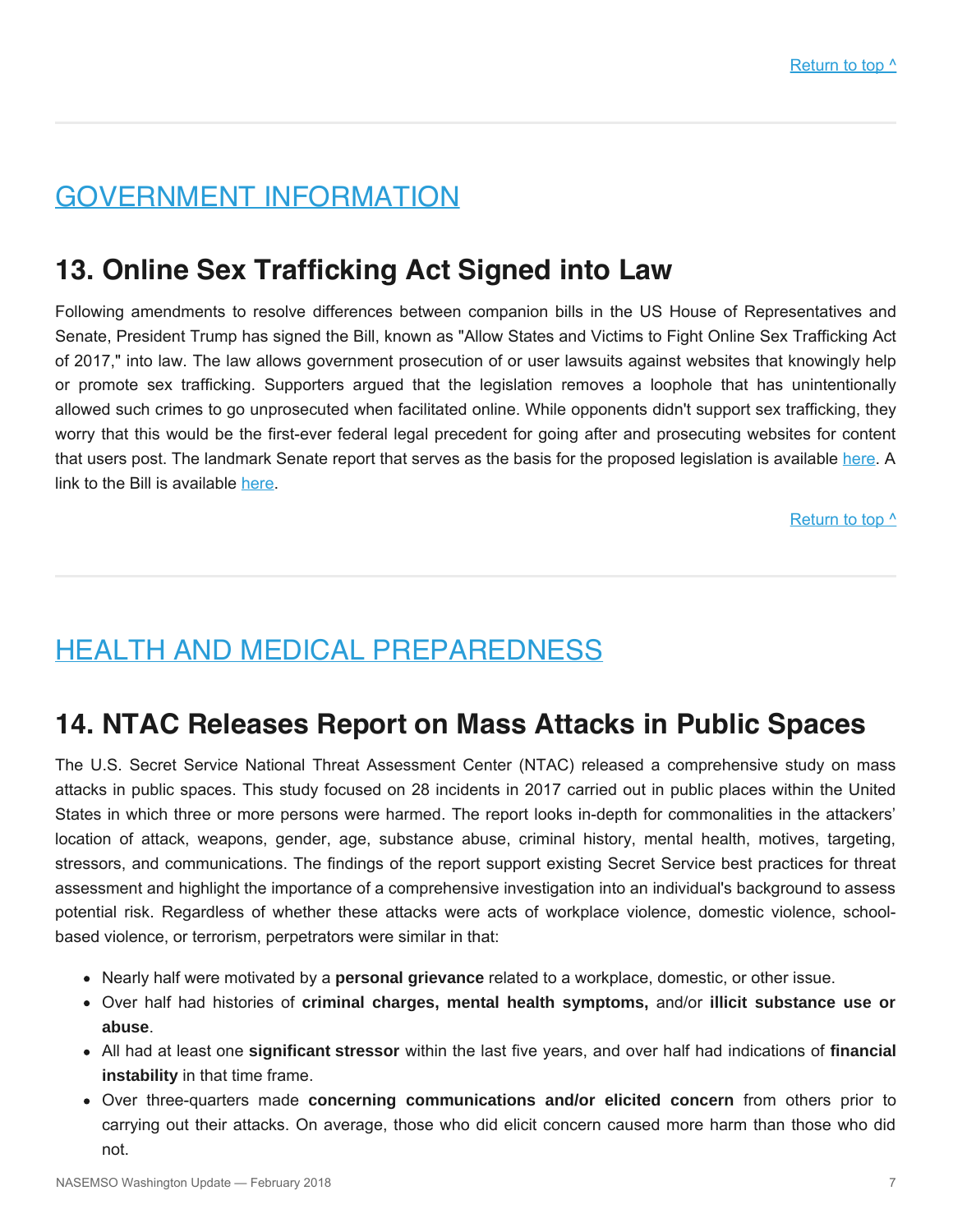# **15. ASPR TRACIE Evaluates Medical Surge Roles for UCCs**

Urgent care centers (UCC) are a rapidly growing segment of the healthcare marketplace. According to data from the most recent benchmarking survey by the Urgent Care Association of America (UCAOA), the number of centers increased nearly 10 percent in one year, from 6,701 centers in 2015 to 7,357 in 2016. The survey also found that in 2015, 96% of urgent care centers reported an increase in the number of patient visits and 73% acquired or built a new facility; 90% anticipated additional growth in 2016. A new white paper from the US Department of Health and Human Services outlines opportunities for UCCs to provide medical surge that supports community preparedness efforts. [Read more](https://asprtracie.s3.amazonaws.com/documents/aspr-tracie-medical-surge-and-the-role-of-urgent-care-centers.pdf).

# **16. ASPR-TRACIE Webinar Recording on Las Vegas Incident Now Available**

An ASPR TRACIE webinar on *Healthcare Response to a No-Notice Incident: Las Vegas*, held on March 28, 2018 is available online as a [webinar recording](https://attendee.gotowebinar.com/recording/3579578141668518147) and [PowerPoint presentation.](https://asprtracie.s3.amazonaws.com/documents/aspr-tracie-no-notice-incident-las-vegas-webinar-ppt-508.pdf) You will be asked to enter your name and email address prior to accessing the recording.

TRACIE has also posted a series of tip sheets on "no-notice incidents" for hospitals and other healthcare facilities planning for no-notice incident response, based on healthcare system lessons learned from recent no-notice incidents.

- **[Community Response and Media Management](https://asprtracie.s3.amazonaws.com/documents/no-notice-incidents-community-response.pdf)**
- [Expanding Traditional Roles to Address Patient Surge](https://asprtracie.s3.amazonaws.com/documents/no-notice-incidents-expanding-traditional-roles.pdf)
- [Family Assistance](https://asprtracie.s3.amazonaws.com/documents/no-notice-incidents-family-assistance.pdf)
- **[Fatality Management](https://asprtracie.s3.amazonaws.com/documents/no-notice-incidents-fatality-management.pdf)**
- [Hospital Triage, Intake, and Throughput](https://asprtracie.s3.amazonaws.com/documents/no-notice-incidents-triage-intake-throughput.pdf)
- [Non-Trauma Hospital Considerations](https://asprtracie.s3.amazonaws.com/documents/no-notice-incidents-non-trauma-hospital-considerations.pdf)
- [Trauma Surgery Adaptations and Lessons](https://asprtracie.s3.amazonaws.com/documents/no-notice-incidents-trauma-surgery-adaptations-and-lessons.pdf)
- [Trauma System Considerations](https://asprtracie.s3.amazonaws.com/documents/no-notice-incidents-trauma-system-considerations.pdf)

# **17. APA TX Offers Rural Planning Toolkit for Emergency Preparedness and Recovery**

This 89-page toolkit from the American Planning Association and TX Public Health Association is a reference guide to help small towns and rural communities prepare for potential disaster situations. It offers advice on disaster planning, immediate response, and long-term recovery, with chapters and special considerations for economic impact and funding, infrastructure, mobilizing supplies, insurance, healthcare and emergency medical services, volunteer management, emotional/spiritual and social services, animals and pets, communications, resource planning, and team development. Download the toolkit [here](https://docs.wixstatic.com/ugd/c536a4_dd72ece254fb4217aa13e40361dd970d.pdf).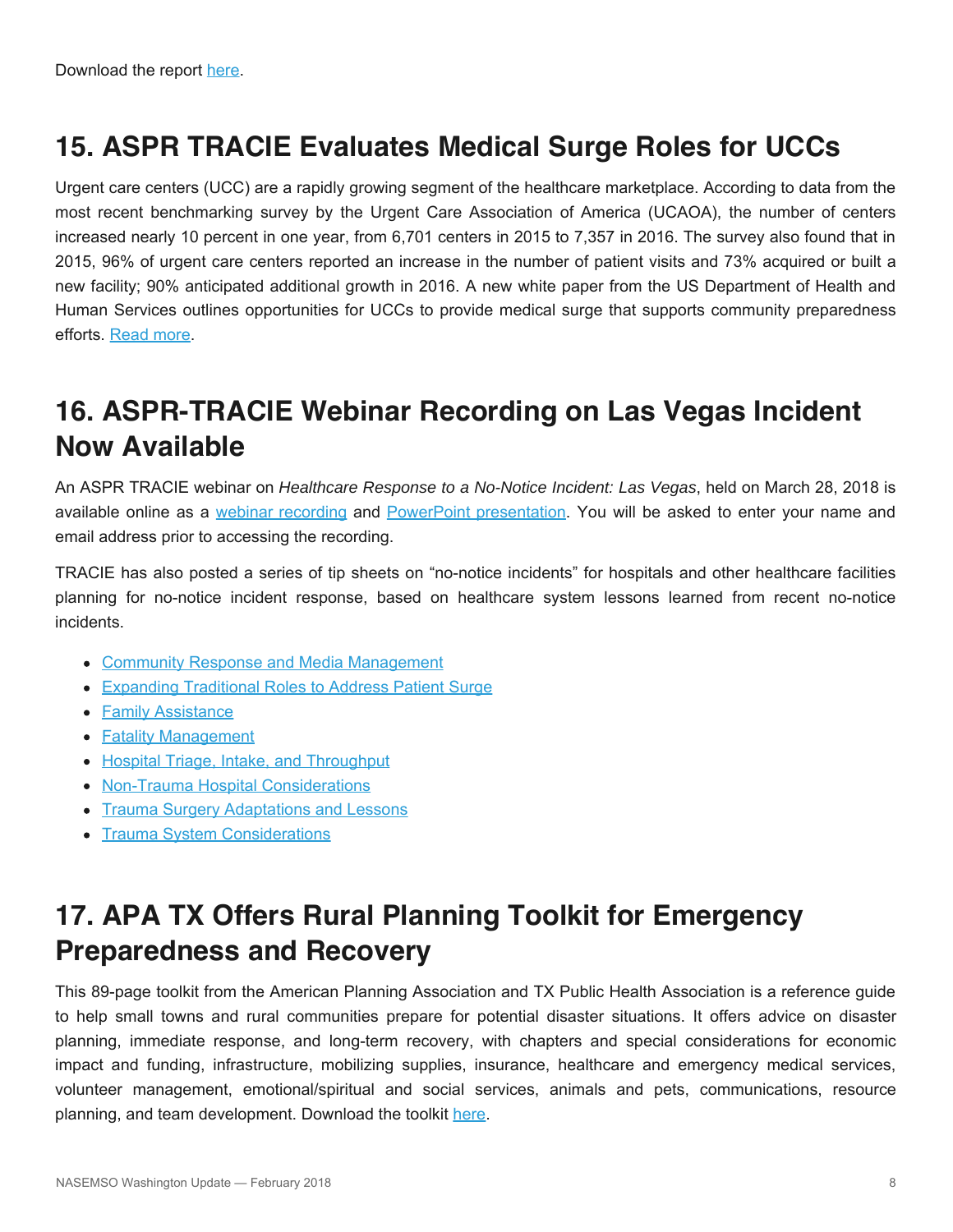# **18. FEMA Invites Whole Community to Participate in National Level Exercise**

FEMA announced recently that the agency is conducting the 2018 [National Level Exercise](https://www.fema.gov/nle) for the whole community and invites participation from other government agencies, private-sector representatives and organizations, communities, and individuals. The 2018 National Level Exercise (NLE), based on a mid-Atlantic hurricane scenario, is the first major exercise implementing FEMA's recently released [2018-2022 Strategic Plan.](https://www.fema.gov/strategic-plan) The exercise will take place April 30 – May 11 and supports the three goals of the Strategic Plan: to build a culture of preparedness by empowering the country to participate and enhance their own preparedness for future disasters; to build FEMA, its state and local partners, and all participants' readiness for potential catastrophic events; and to reduce the complexity of FEMA by closely incorporating its partners into the exercise side-by-side with FEMA as we execute our mission in an exercise.

# **19. Countering False Information on Social Media in Disasters and Emergencies**

Rumors, misinformation and false information on social media proliferate before, during and after disasters and emergencies. While this information cannot be completely eliminated, first responder agencies can use various tactics and strategies to offset bad information. This white paper examines motivations people may have for sharing false information, discusses underlying issues that cause false information, and offers case studies from recent disasters to illustrate the problem. People may post false information on social media to seek a particular result, such as closing schools for the day, to get attention with a dramatic post, to push a money-making scam or political agenda, or to innocently repeat bad or outdated information. A new white paper from the Department of Homeland Security encourages first responder agencies to:

- Establish partnerships with local traditional media outlets before disasters, so means exist to disseminate accurate information
- Use the Joint Information System to coordinate public information efforts of multiple jurisdictions and agencies
- Set up a central website to debunk bad information

#### [Read more.](https://www.dhs.gov/sites/default/files/publications/SMWG_Countering-False-Info-Social-Media-Disasters-Emergencies_Mar2018-508.pdf)

Return to top  $\wedge$ 

# <span id="page-8-0"></span>HIGHWAY INCIDENT & TRANSPORTATION SYSTEMS (HITS)

### **20. Traffic Safety Facts Annual Report Tables**

The National Highway Traffic Safety Administration (NHTSA) has deployed a dynamic and interactive online portal for its annual traffic safety report, Traffic Safety Facts: A Compilation of Motor Vehicle Crash Data from the Fatality Analysis Reporting System and the General Estimates System. The portal can be accessed [here.](https://cdan.nhtsa.gov/TSFTables/TSFAR.htm) This portal gives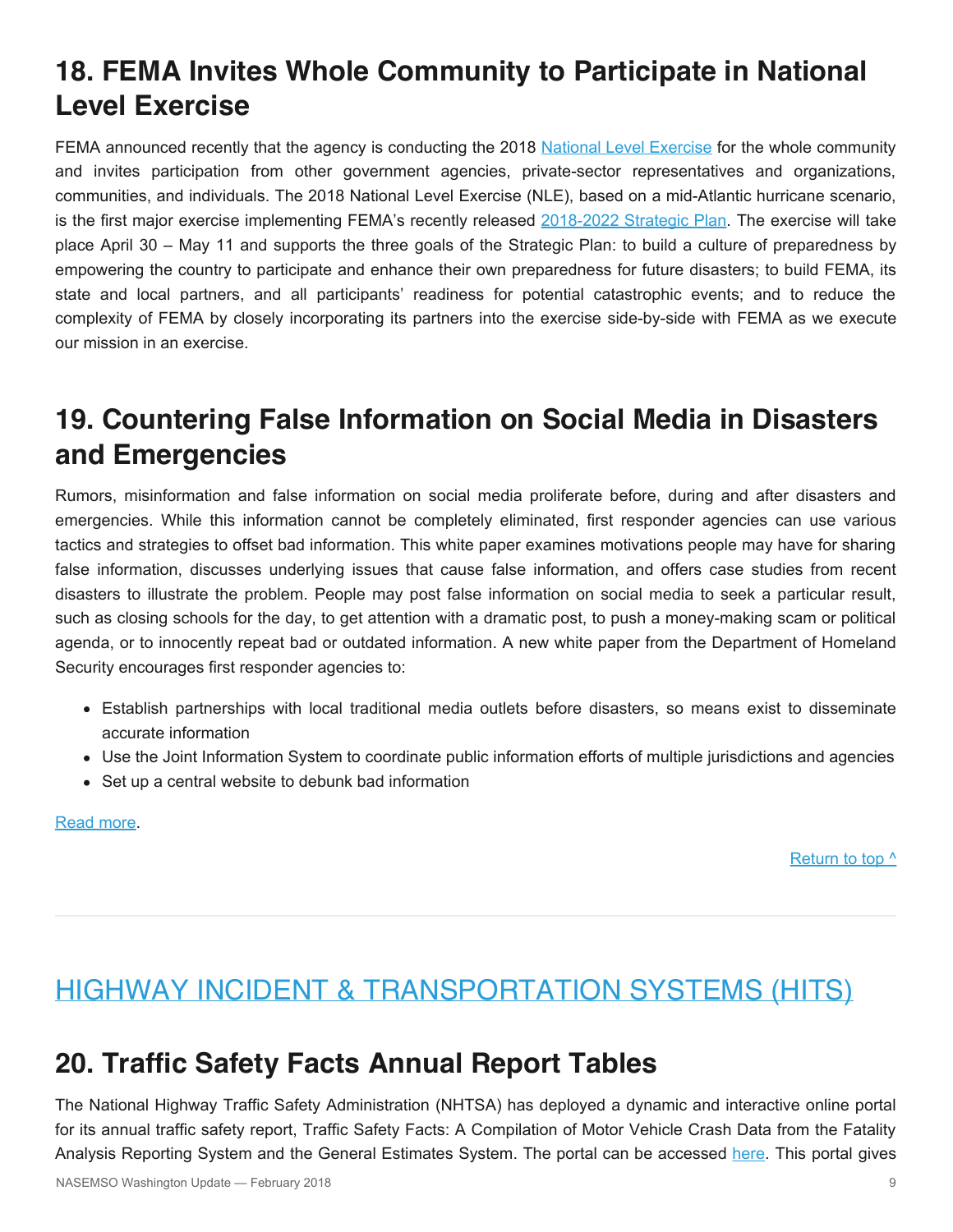users the ability to generate descriptive statistics about traffic crashes of all severities, from those that result in property damage to those that result in the loss of human life. This portal fulfils a long-standing need to provide the tables in a timely and easily accessible way. Users can export the tables in various popular formats (Excel, pdf, etc.), request versions of the tables both at the national and state levels, where applicable, and generate historic versions of the tables.

[Return to top ^](#page-0-0)

# <span id="page-9-0"></span>MEDICAL DIRECTION

# **21. BTS Offers New Guidelines on O2 Use in Emergency Settings**

The British Thoracic Society (BTS) has posted several recommendations related to oxygen use for adults in healthcare and emergency settings at the National Guideline Clearinghouse. BTS won a National Patient Safety Award in 2011 for its campaign for safe oxygen use, which has included the delivery of guidelines and educational resources to help hospitals provide oxygen safely and effectively. The BTS Guideline for Oxygen Use in Adults in Healthcare and Emergency Settings can be downloaded [here](https://www.brit-thoracic.org.uk/standards-of-care/guidelines/bts-guideline-for-emergency-oxygen-use-in-adult-patients/). The guidelines are newly cited via the [National](https://www.guideline.gov/) [Guideline Clearinghouse \(NGC\).](https://www.guideline.gov/)

# **22. ASHP Revises Resources to Deal With Drug Shortages**

The American Society of Health-System Pharmacists (ASHP), in coordination with the University of Utah Drug Information Service, has revised guidance for the management and conservation of opioid injectables in light of current drug shortages. This resource is available [here](https://www.ashp.org/-/media/assets/drug-shortages/docs/drug-shortages-iv-opioids-faq-march2018.ashx).

In related news, the New England Journal of Medicine has recently published an oral rehydration policy to assist personnel with shortages of IV saline following the impact of Hurricane Maria on production facilities in Puerto Rico. This information can be found [here.](http://www.nejm.org/doi/10.1056/NEJMp1801772)

# **23. ABMS Survey on the Value and Future of Continuing Certification**

Continuing Board Certification: Vision for the Future, a commission convened by the American Board of Medical Specialties (ABMS), is seeking feedback regarding the current and future state of continuing board certification. The "Vision Initiative" survey is available on the [commission website](https://visioninitiative.org/comment/) for comment from physicians and other health care professionals. The commission brings together multiple stakeholders to envision a system that is responsive to the needs of those who rely on it and that is relevant, meaningful, and valuable to physicians. The survey will be open until **April 30.**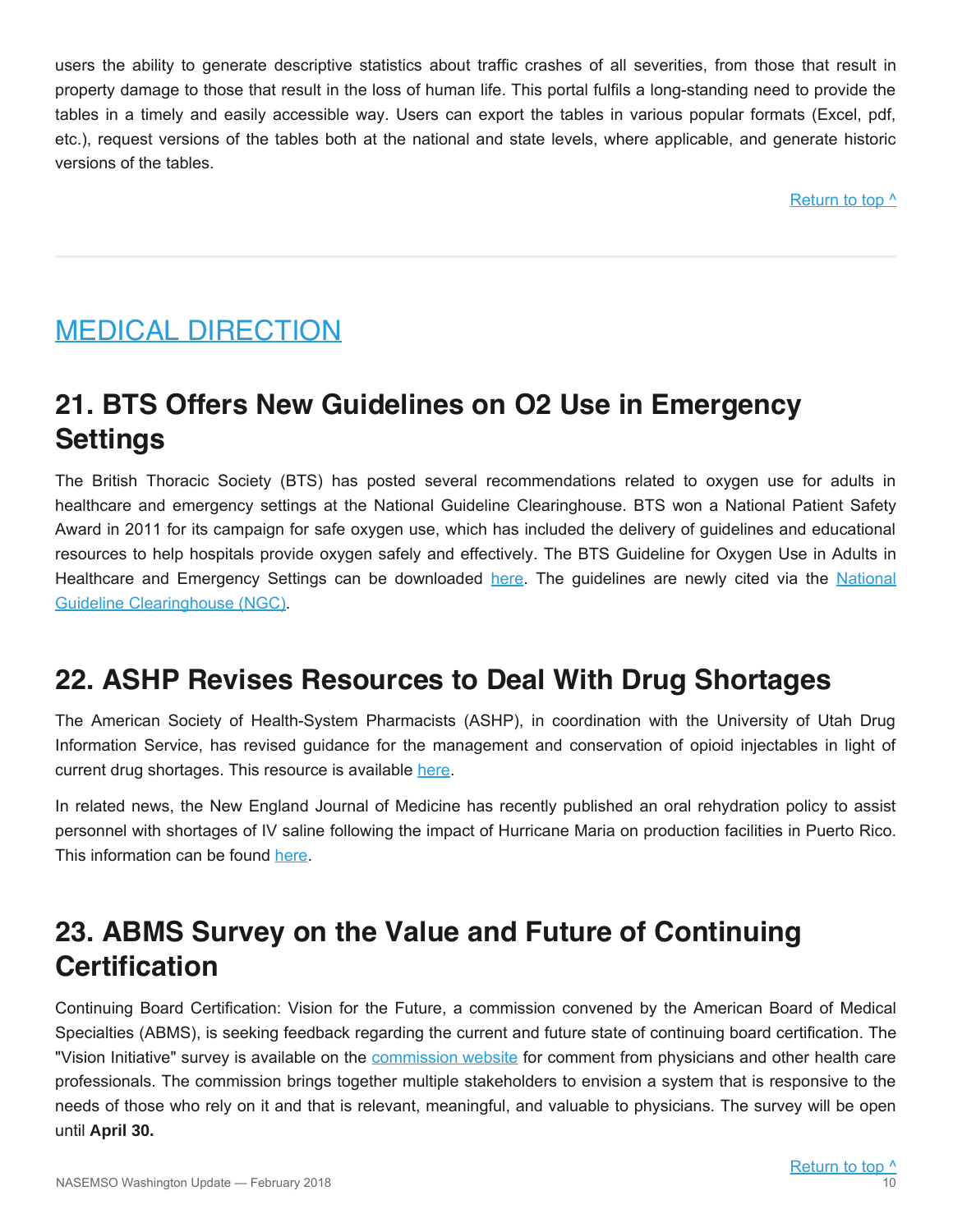# <span id="page-10-0"></span>PEDIATRIC EMERGENCY CARE

## **24. AAP to Fund Research on Firearm Injuries**

The American Academy of Pediatrics (AAP) is launching a bold new research initiative to protect children from firearm injuries. Gunfire kills about 1,300 U.S. children and teenagers each year and injures nearly 5,800 more, according to a [2017 study](http://pediatrics.aappublications.org/content/early/2017/06/15/peds.2016-3486) from Centers for Disease Control and Prevention (CDC) researchers. While the CDC collects these data, an amendment to a 1996 bill prohibited the CDC from using public health money to advocate for or promote gun control. The amendment was not intended to end research into gun violence, but it effectively impeded it.

Unencumbered by those restrictions, AAP has been advocating for gun control measures for more than three decades. Approaching these injuries as a public health epidemic, the Gun Safety and Injury Prevention Research Initiative will bring together experts from around the country to study and implement evidence-based interventions.

The AAP Board of Directors has approved initial funding of \$500,000 from the Friends of Children and Tomorrow's Children Endowment funds. The Academy also will be fundraising and forming partnerships to support its efforts. [Read more.](http://www.aappublications.org/news/2018/03/16/guninitiative031618)

### **25. New SAMHSA Fact Sheet Available on Underage Drinking**

To help increase awareness about this serious issue, SAMHSA's Center for Substance Abuse Prevention offers an updated fact sheet, [Underage Drinking: Myths Versus Facts](https://store.samhsa.gov/product/SMA18-4299), specifically written for preteens and teens. This fact sheet compares common myths about alcohol use with the facts about the prevalence of alcohol use. Share this resource with our youth to start the conversation and spread the word about underage drinking and alcohol misuse.

Return to top  $\wedge$ 

#### <span id="page-10-1"></span>**TRAUMA**

# **26. HR 880 Mission Zero Act Passes US House of Representatives**

The House has passed [HR 880](https://www.congress.gov/bill/115th-congress/house-bill/880?q=%7B%22search%22%3A%5B%22hr880%22%5D%7D&r=1), which "...amends the Public Health Service Act to require the Department of Health and Human Services to award grants to certain trauma centers to enable military trauma care providers and trauma teams to provide trauma care and related acute care at those trauma centers. Funds may be used to train and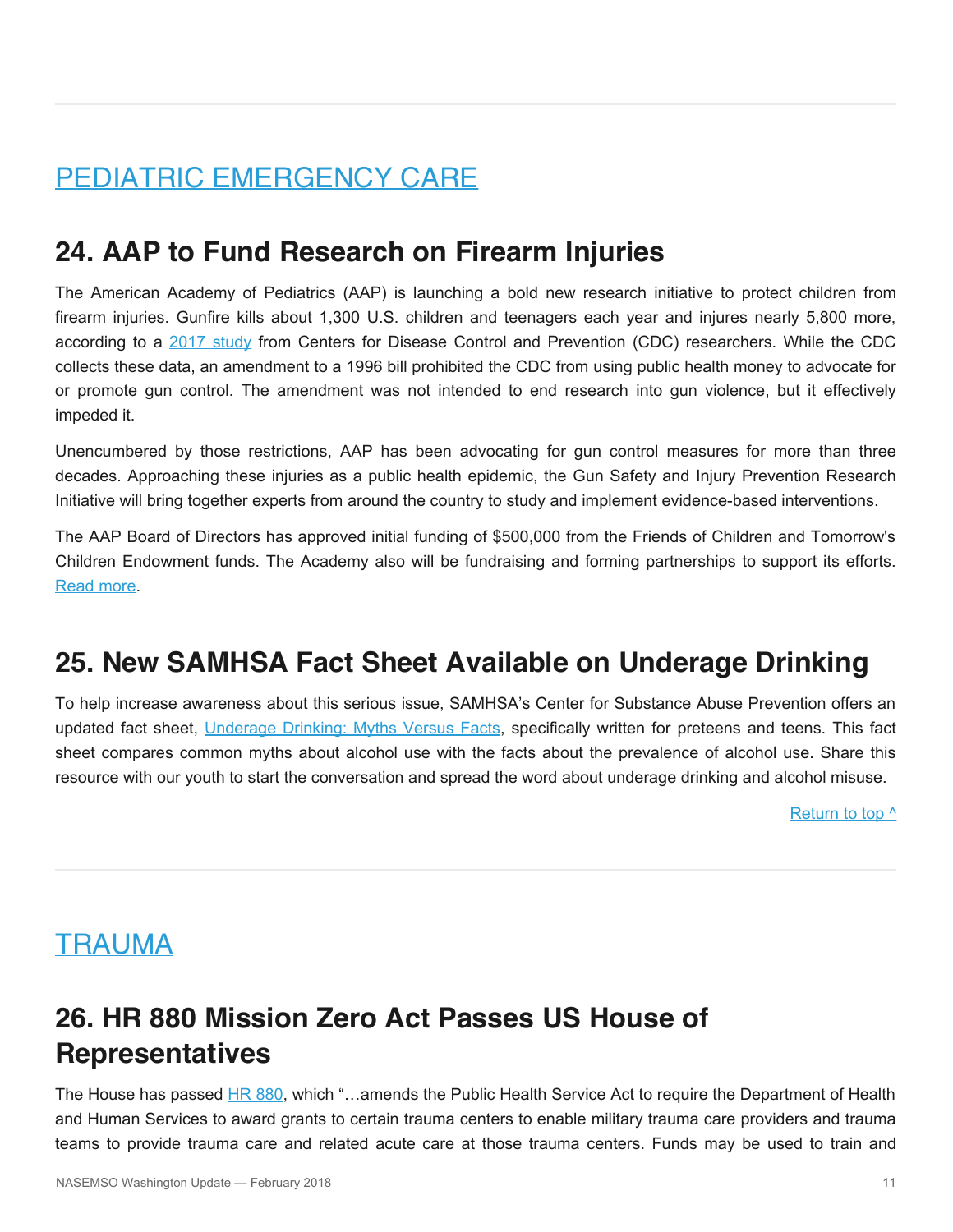incorporate military trauma care providers into the trauma center, including expenditures for malpractice insurance, office space, information technology, specialty education and supervision, trauma programs, and state license fees. Grantees must allow the military trauma care providers to be deployed for military operations, training, or response to a mass casualty incident." The Secretary shall award grants to not more than 20 eligible high-acuity trauma centers to enable military trauma teams to provide, on a full-time basis, trauma care and related acute care at such trauma centers. A companion bill, S. 1022, was introduced in the Senate on May 3, 2017.

Return to top  $\wedge$ 

# <span id="page-11-0"></span>FEDERAL PARTNERS

# **27. CDC Grand Rounds: Promoting Hearing Health Across the Lifespan**

A new **[MMWR](https://www.cdc.gov/mmwr/volumes/67/wr/mm6708a2.htm?s_cid=mm6708a2_e)** reports on NIOSH efforts to promote best practices for hearing loss prevention for all persons whether on the job or off the job. The article states that increasing awareness and reducing needless exposures to loud noise can help the public take appropriate steps to protect their hearing. The article advises the public to turn down loud music, move away from the sources of loud sounds, and protect their ears from loud noises.

# **28. DEA Working to Avoid U.S. Drug Shortages**

The Drug Enforcement Administration (DEA) has released the following [statement](https://www.dea.gov/divisions/hq/2018/hq040918.shtml) in response to concerns about potential shortages and drug production capabilities:

In recent months, the largest U.S. manufacturer of these injectable products has slowed production at one of their manufacturing facilities in order to perform necessary and required upgrades. As a result, this company voluntarily surrendered a portion of their quota allotment and DEA reallocated these amounts to three DEA-registered manufacturers of FDA approved injectable products in accordance with DEA regulations. It is important to note that an increase in DEA procurement quotas to various manufacturers cannot alone prevent future shortages as DEA does not control the quantity or the speed by which manufacturers produce these or any of their products.

DEA is communicating actively and directly with all entities impacted and is committed to making further adjustments to individual procurement quotas as necessary and will also consider other measures that may be necessary to address potential shortages for these products.

### **29. CMS Invites Subscribers to Email Updates**

The Centers for Medicare and Medicaid Services (CMS) invites Washington Update readers to receive email updates on CMS topics. Interested persons can find directions to subscribe [here](https://www.cms.gov/About-CMS/Agency-Information/Aboutwebsite/EmailUpdates.html). There are many CMS topics to

pick from and subscribers can change their email preferences at any time.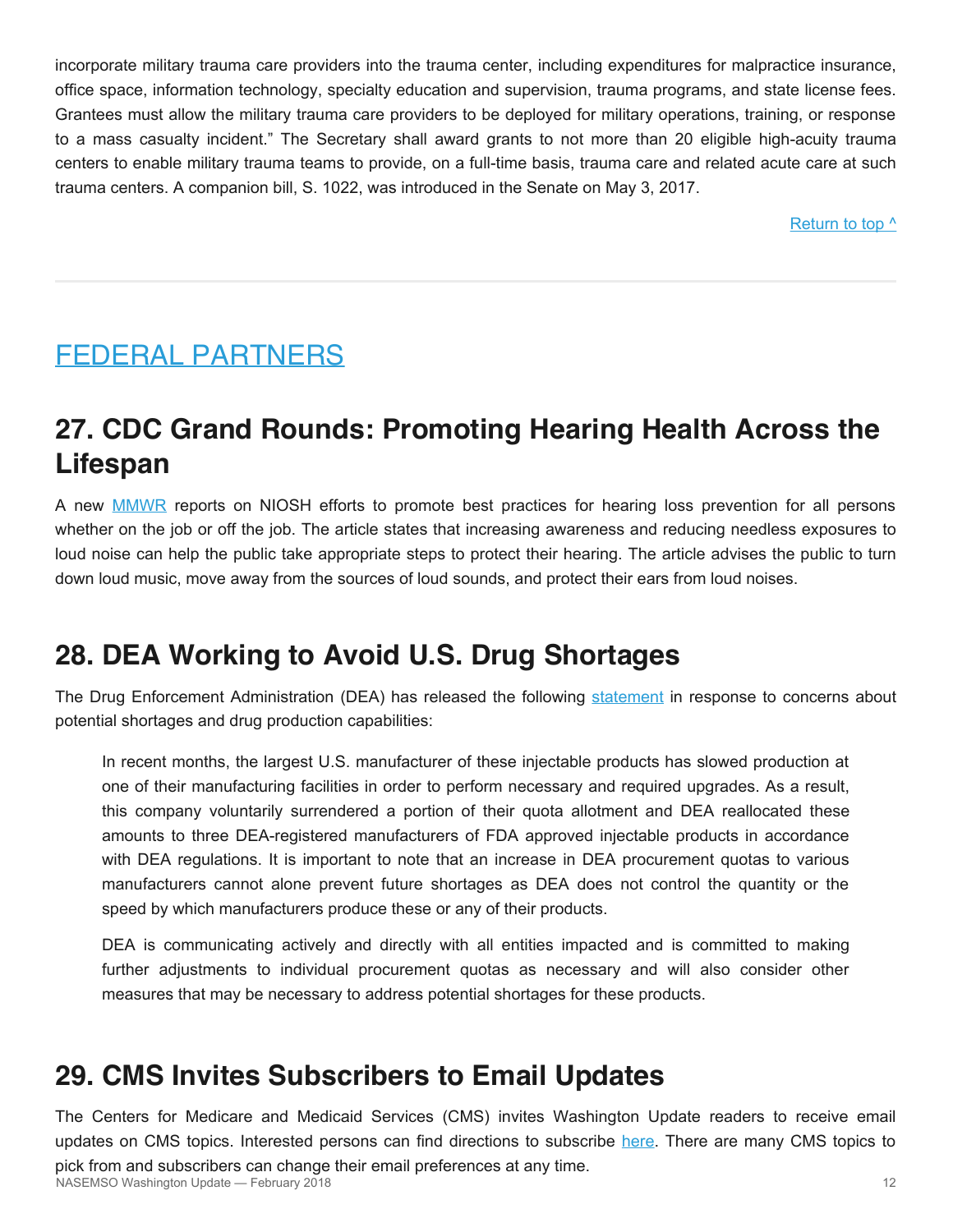In related news, the agency has initiated "Patients over Paperwork" to:

- Reduce unnecessary burden
- Increase efficiencies
- Improve the beneficiary experience

Learn more about Patients over Paperwork [here](https://www.cms.gov/About-CMS/story-page/patients-over-paperwork.html). Join the CMS listsery to ensure that you receive the monthly Patients over Paperwork newsletter and any other Patients over Paperwork updates. You can also view past newsletters [here](https://www.cms.gov/Outreach-and-Education/Outreach/Partnerships/PatientsOverPaperwork.html).

### **30. Healthcare Workers Have Highest Asthma Prevalence**

According to the newly released report published in the CDC's [Morbidity and Mortality Weekly Report](https://www.cdc.gov/mmwr/volumes/67/wr/mm6713a1.htm?s_cid=mm6713a1_e), workers in the healthcare and social assistance industry and in healthcare support occupations were most likely to report current asthma, asthma attacks, and asthma-related visits to an emergency department. Healthcare workers and those in related industries had the highest prevalence of asthma among all major industry groups in an analysis of recent data from the CDC's annual National Health Interview Survey (NHIS)—higher than among workers in manufacturing, agriculture, and even mining. Current asthma prevalence among workers in healthcare and social assistance was 8.8%. In contrast, current asthma prevalence stood at 5.4% for workers in manufacturing, 5.2% in agriculture and related industries, and 6.1% in mining and oil and gas industries. The report suggests that new-onset work-related asthma in these workers has been associated with exposure to cleaning and disinfecting products, powdered latex gloves, and aerosolized medications.

# **31. CDC Warns of Life-Threatening Coagulopathy Associated with Synthetic Cannabinoids**

According to the Centers for Disease Control and Prevention (CDC), between March 10 and April 5 of 2018, 94 people have visited Emergency Departments (89 in Illinois, 2 in Indiana, 1 in Maryland, 1 in Missouri, and 1 in Wisconsin) with serious unexplained bleeding. None of these patients were on anticoagulation therapy or reported exposure to rat poisons containing a long-acting anti-coagulant brodifacoum. However, their work-up and their response to treatment with fresh frozen plasma and high doses of vitamin K was consistent with long-acting vitamin K-dependent antagonist toxicity. Laboratory investigation confirms brodifacoum exposure in at least 18 patients. There are 2 fatalities—both in Illinois. Illinois public health epidemiologists interviewed 63 patients, and they all reported synthetic cannabinoids use. At least 3 synthetic cannabinoid product samples related to this outbreak have tested positive for brodifacoum. A working hypothesis is that the synthetic cannabinoids were contaminated with brodifacoum. Read the entire COCA Clinical Action [here.](https://content.govdelivery.com/accounts/USCDC/bulletins/1e6dac3)

[Return to top ^](#page-0-0)

# <span id="page-12-0"></span>INDUSTRY NEWS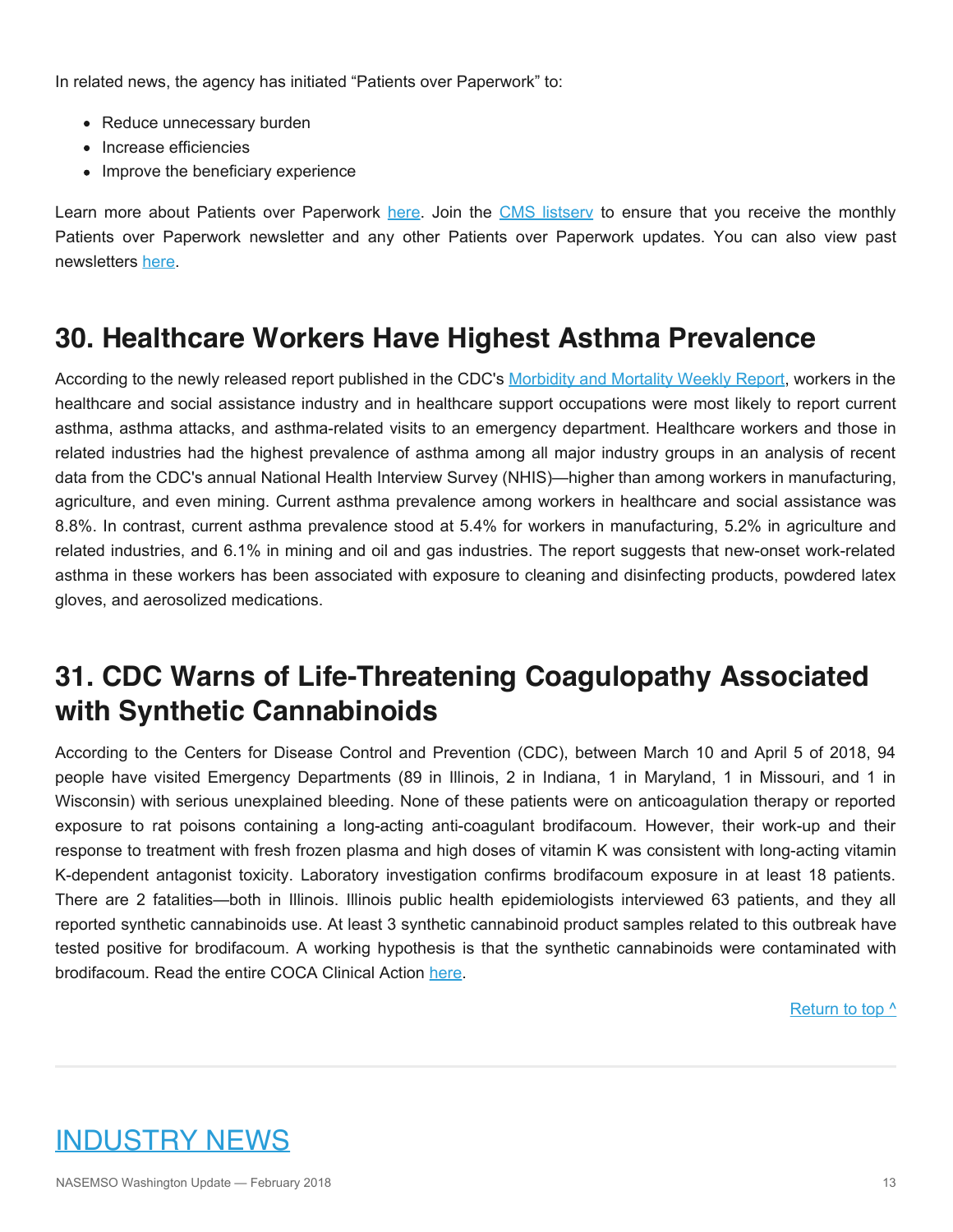# **32. AAA Research: Fatigue Likely in 10% of Motor Vehicle Crashes**

While official statistics from the U.S. government indicate that only approximately 1%–2% of all motor vehicle crashes involve drowsy driving, many studies suggest that the true scope of the problem is likely to be much greater. A new research brief from the AAA Foundation describes a study that examined the prevalence of driver drowsiness immediately prior to crashes that occurred in the context of a large-scale naturalistic driving study in which the driving of more than 3,500 people was monitored continuously for a period of several months using in-vehicle cameras and other data collection equipment. The researchers assessed drowsiness using a validated measure that is based on the percentage of time that a person's eyes are closed and identified drowsiness in 8.8%–9.5% of all crashes examined and 10.6%–10.8% of crashes that resulted in significant property damage, airbag deployment, or injury. According to the report,

Unlike impairment by substances such as alcohol, there is no test analogous to a breathalyzer that the police can administer at the roadside to assess a driver's level of drowsiness at or shortly after the time of a crash. Moreover, a driver who was drowsy before a crash may appear fully alert afterward and may be reluctant to volunteer to the police that he or she was drowsy.

[Read more.](https://aaafoundation.org/prevalence-drowsy-driving-crashes-estimates-large-scale-naturalistic-driving-study/)

## **33. NEMSMS to Honor EMS Fallen**

The National EMS Memorial Service (NEMSMS), the National EMS Memorial Foundation and the National EMS Memorial Bike Ride (NEMSMBR) will pay tribute to thirty-six EMS and air medical fallen from across the United States during the 2018 National EMS Weekend of Honor, May 18-20 at the Gaylord National Resort & Convention Center located at 201 Waterfront St., Oxon Hill, MD 20745. The list of honorees from eleven states can be found on the NEMSMS website [here.](http://www.national-ems-memorial.org/2018-national-ems-memorial-service-honorees/) Read more on the National EMS Weekend of Honor activities [here](http://www.national-ems-memorial.org/events-2/weekend-of-tribute/).

# **34. NAEMT Accepting Nominations for National EMS Awards**

Each year, NAEMT collaborates with other national EMS organizations to recognize outstanding achievements and contributions in EMS. By submitting a nomination, you not only recognize the candidate, you also honor and recognize the EMS profession and all EMS professionals who provide quality emergency patient care to their communities every day. Nominations for 2018 awards for EMT, Paramedic, EMS Educator, EMS Medical Director, Military Medic, Career EMS Service, and Volunteer EMS Service of the Year will be accepted until June 30, 2018. [Submit a nomination](http://www.naemt.org/initiatives/national-ems-awards).

# **35. EMS Strong Celebrates EMS Professionals During EMS Week**

EMS Week is May 20-26, 2018, and we are STRONGER TOGETHER. Learn more at [www.emsstrong.org](http://www.emsstrong.org/).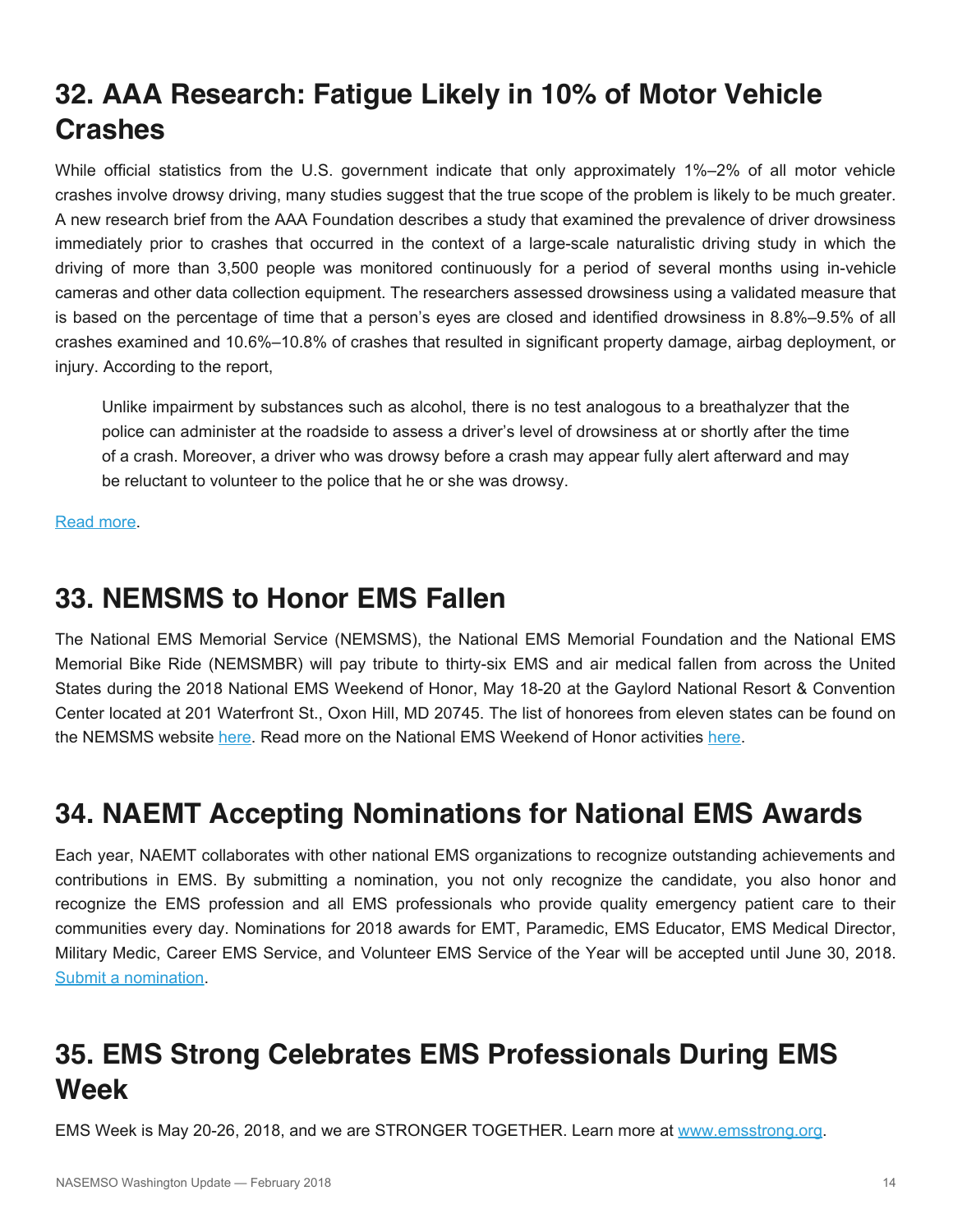# **36. MedPAC Recommends Payment Cuts for Certain Off Campus EDs**

According to the American Hospital Association (AHA), the Medicare Payment Advisory Commission recently approved a recommendation to reduce emergency department payment rates by 30% for off-campus stand-alone EDs located within six miles of an on-campus hospital ED. The AHA urged MedPAC not to approve the recommendation, saying it was not based on any analysis of Medicare beneficiaries, Medicare costs, or Medicare payments and would make Medicare's record underpayment of outpatient departments and hospitals even worse. Medicare margins were a record-low negative 14.8% for hospital outpatient departments and negative 9.6% for hospitals overall in 2016, with the latter expected to reach negative 11% this year.

MedPAC also voted to approve an AHA-supported recommendation to allow isolated rural hospitals located more than 35 miles from another ED to convert to stand-alone EDs that would be able to bill under the outpatient prospective payment system. These EDs also would be provided with annual payments to assist with their fixed costs. AHA had urged the commission to consider expanding the recommendation to include EDs in vulnerable urban communities. The proposal could save Medicare up to \$250 million annually if adopted by Congress. The suggestion will be published in the advisory group's June report to Congress.

[Return to top ^](#page-0-0)

# <span id="page-14-0"></span>INTERESTING ABSTRACTS

# **37. Heart Disease and Stroke Statistics – 2018 Update**

The full article from the American Heart Association is available [here.](http://circ.ahajournals.org/content/early/2018/01/30/CIR.0000000000000558)

Return to top  $\wedge$ 

# <span id="page-14-1"></span>UPCOMING EVENTS

*Send calendar events to [krobinson@asmii.net](mailto:krobinson@asmii.net?subject=Calendar%20Event%20for%20Washington%20Update)*

Please use these links to access monthly course schedules and registration info related to:

- [NAEMSE Instructor Course Level 1](http://naemse.org/?page=LVL1InstructorCourse)
- [NAEMSE Instructor Course Level 2](http://naemse.org/?page=LVL2InstructorCourse)
- [CAAHEP Accreditation Update & Evaluating Student Competency Workshops](http://naemse.org/?page=coaemsp)
- [NAEMSE/NREMT Regional Scenario Development Workshops](http://naemse.org/?page=nremt)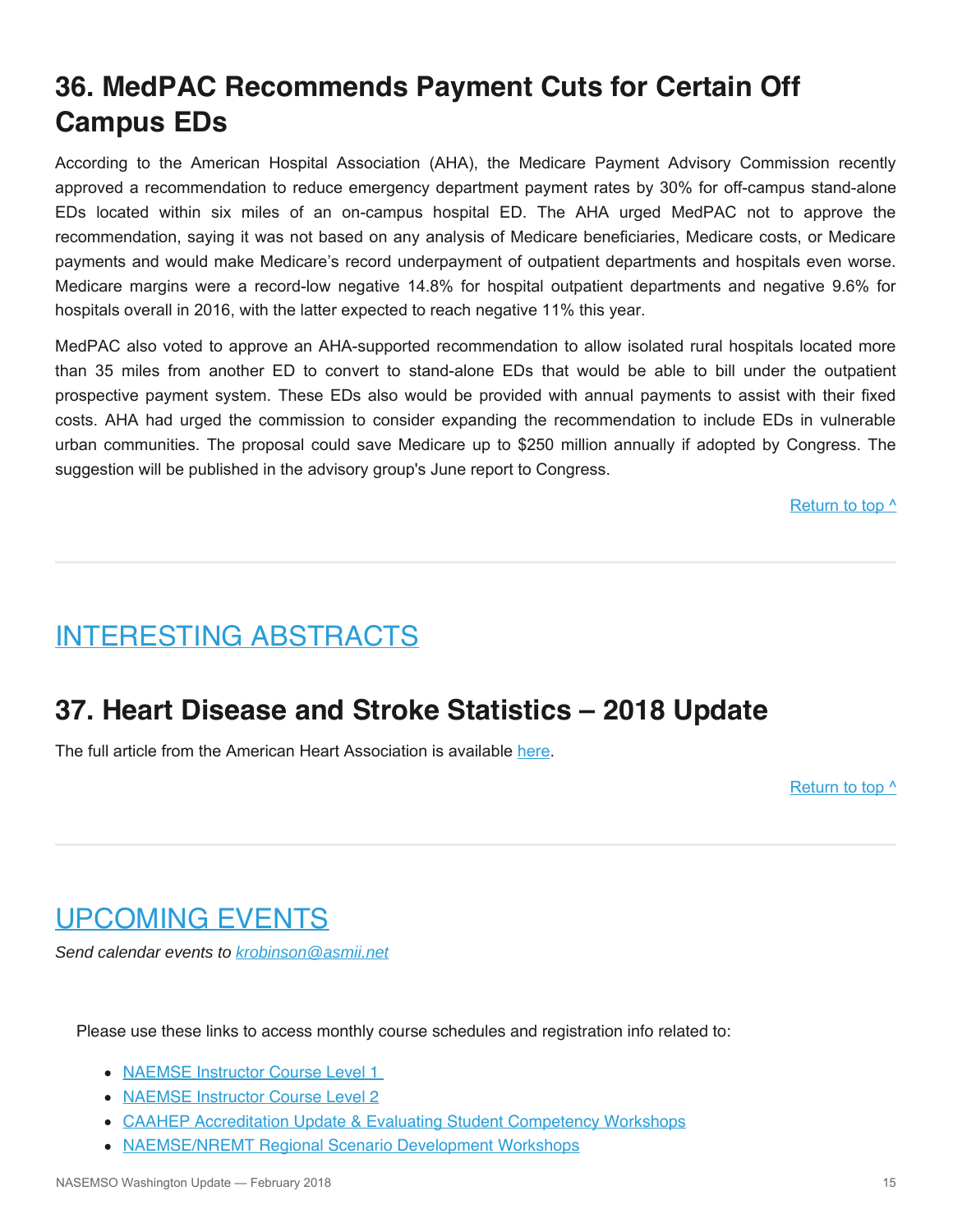#### **National Conferences and Special Meetings**

#### [FDIC International](http://www.fdic.com/index.html)

April 23-28, 2018 in Indianapolis, IN

[National Rural EMS and Care Conference](https://nosorh.org/calendar-events/ems/)

April 24-25, 2018 in Tucson, AZ

#### **5th Annual EMS Medical Directors Conference**

April 27, 2018 Carmel, IN. For more info contact [indianatrauma@isdh.in.gov](mailto:indianatrauma@isdh.in.gov?subject=EMS%20Medical%20Directors%20Conference).

[Society for Academic Emergency Medicine Annual Meeting](http://saem.org/annual-meeting)

May 15-18, 2018 in Indianapolis, IN

#### **EMS Week**

May 20-26, 2018. Read more via [ACEP](https://www.acep.org/emsweek/) and [NAEMT](https://www.naemt.org/initiatives/ems-week).

[National Association of State EMS Officials Annual Meeting](https://www.nasemso.org/AnnualMeeting2018/index.asp)

May 21-24, 2018 in Providence, RI

[Fire Rescue Med \(IAFC EMS Section Annual Meeting\)](https://www.iafc.org/events/event/2018/06/11/default-calendar/fire-rescue-med)

June 11-13, 2018, 2017 in Henderson, NV

[NFPA Annual Conference](http://www.nfpa.org/Training-and-Events/By-type/Conferences/Conference)

June 11-14, 2018 in Las Vegas, NV

[Pinnacle 2018](http://pinnacle-ems.com/)

July 23-27, 2018 in Phoenix, AZ

[National Association of EMS Educators Annual Meeting](http://www.naemse.org/)

July 30 – August 4, 2018 in Washington, DC

[IAFC Annual Conference \(Fire-Rescue International\)](http://www.iafc.org/fri)

August 8-11, 2018 in Dallas, TX

[National EMS Safety Summit](http://nationalemssafetysummit.org/)

August 20-23, 2018 in Denver, CO

[American Ambulance Association Annual Meeting](https://annual.ambulance.org/)

September 6-8, 2018 in Las Vegas, NV

[Emergency Nurses Association Annual Meeting](http://www.ena.org/)

#### September 26-29, 2018 in Pittsburgh, PA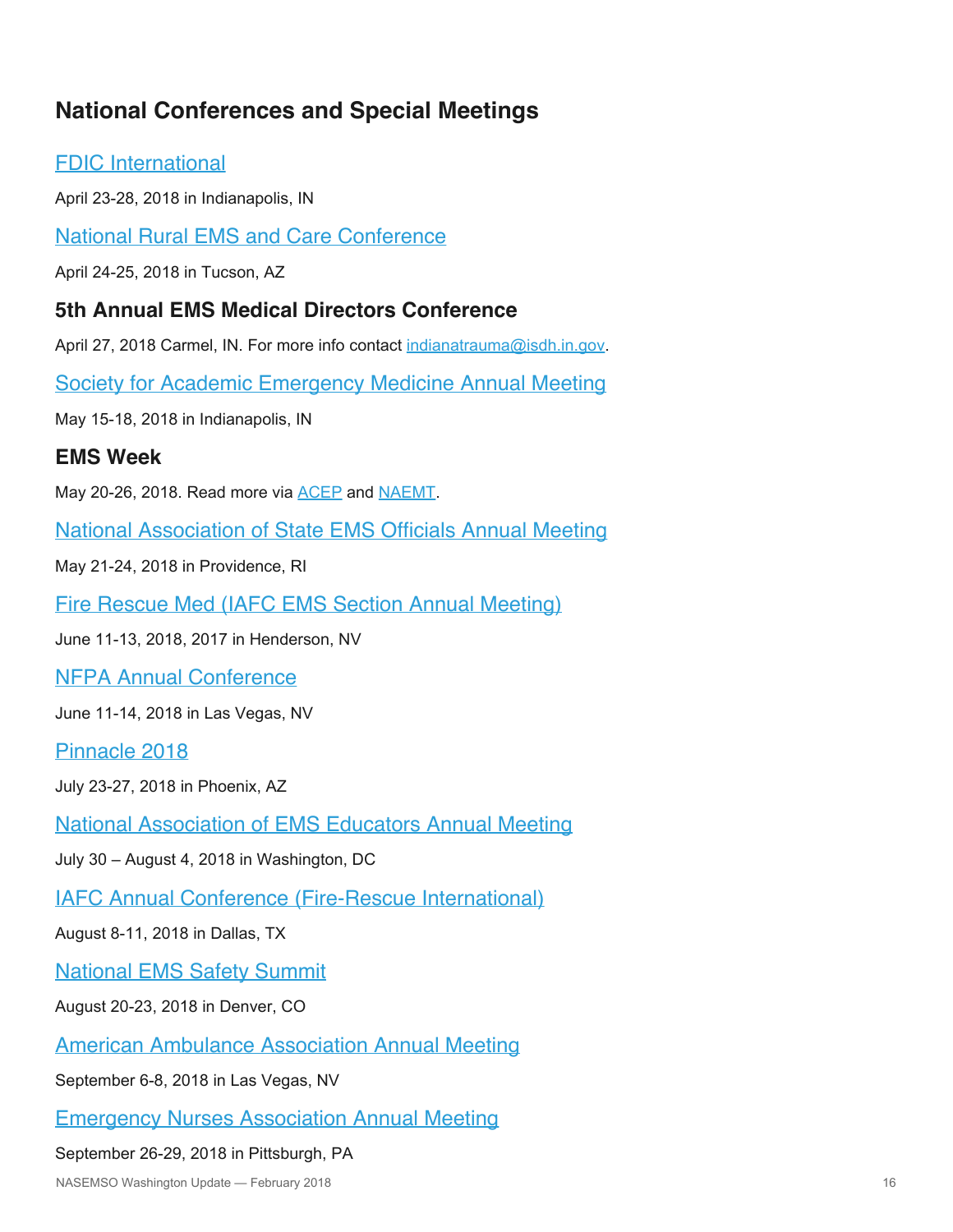[American College of Emergency Physicians Annual Meeting](http://www.acep.org/)

October 1-4, 2018 in San Diego, CA

[American College of Surgeons Clinical Congress](https://www.facs.org/clincon2018)

October 21-25, 2018 in Boston, MA

[IAEM Annual Conference and EMEX 2018](http://www.iaemconference.info/)

October 21-24, 2018 in Grand Rapids, MI

[Air Medical Transport Conference](http://aams.org/education-meetings/)

October 22-24, 2018 in Phoenix, AZ

#### [EMS World Expo](http://www.emsworldexpo.com/)

October 29 - Nov 2, 2018 in Nashville, TN

See more EMS Events on the [NASEMSO Calendar.](http://www.nasemso.org/Resources/Calendar/index.asp)

Return to top  $\wedge$ 



# **Your input to Washington Update is welcome and can be sent directly to our Editor:**